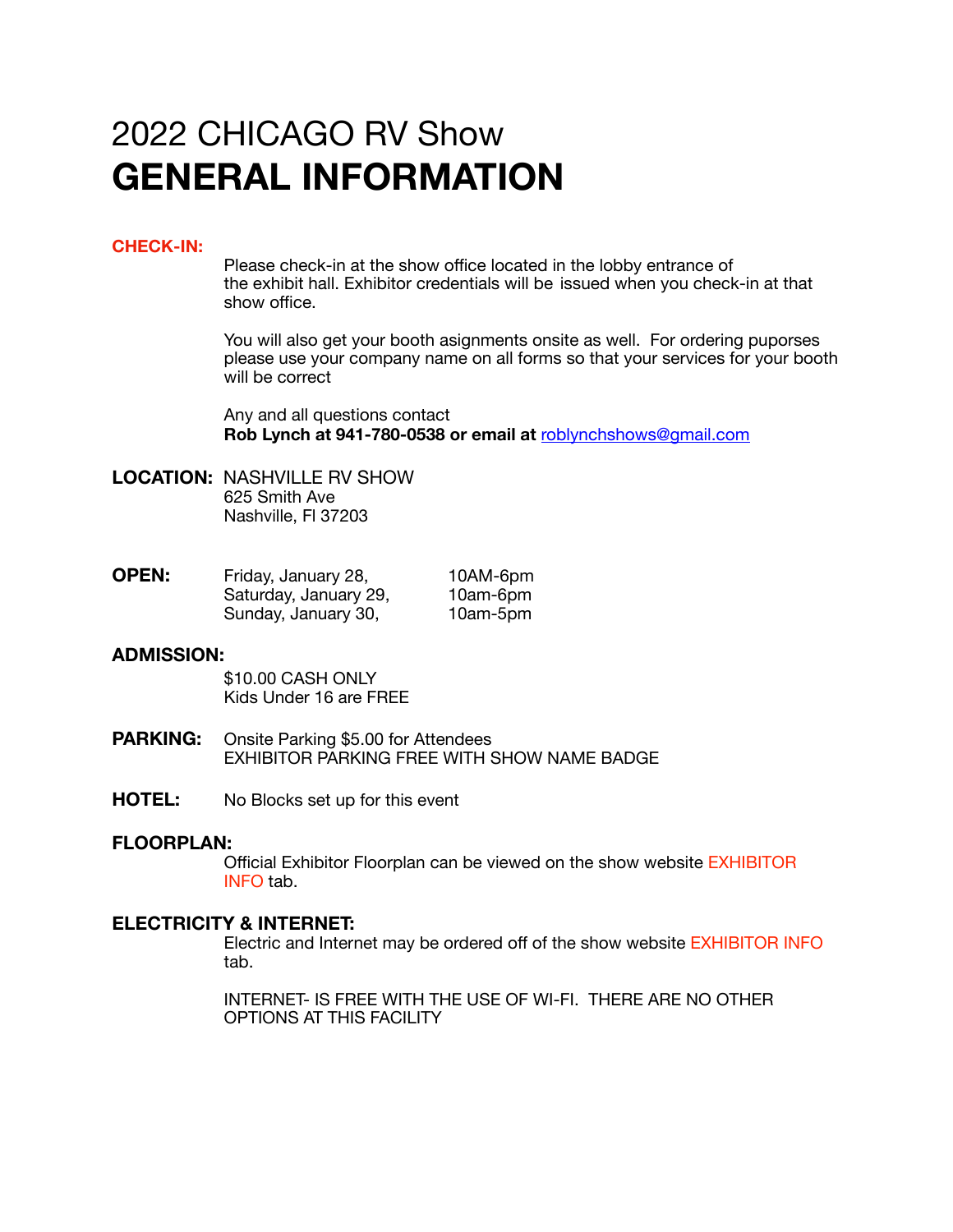# **NAME BADGES:**

Official Name Badges can be ordered off of the show website EXHIBITOR INFO tab.

# **COVID RESTRICTIONS:**

1- None Current- **THESE RULES ARE SUBJECT TO ÇHANGE**

#### **FIRE REGULATIONS**

MOTORIZED and TOWABLE DISPLAY UNITS:

 Vehicles are allowed as part of your display with the following requirements met: -Must fit completely inside booth dimensions – including mirrors, door steps, bumpers, hitches etc.

 -Gas tank level 1/4 of a tank or less

 -Gas tank 'lid' taped – sealed (please bring duct tape)

 -Battery disconnected (please bring tools)

 -NO PROPANE

# **PRE AND POST SHOW UNIT STAGING:**

# **Pre-Show Staging-**

Staging location onsite is still being determoned based on construction and use. We will have an onsite staging location. You will be notified and given specific staging directions by Tuesday, January 11 **Monday-Wednesady, January 3-5- 7am-8pm** 

## **Post-Show Staging**

Monday, January 31 8am-6pm Tuesday, February 1 8am-6pm **All units must be off property by 6pm Tuesday, February 1** 

#### **MOVE-IN:**

Wednesday, January 26 9AM-

Nashville RV RV Retailer Bankston MH

## **1pm-**

Lazy Days

Thursday, January 27 9AM-

Lazy Days T-Mobile 

 **12noon-6pm** ALL 10 x 10-**Vendor Booths**